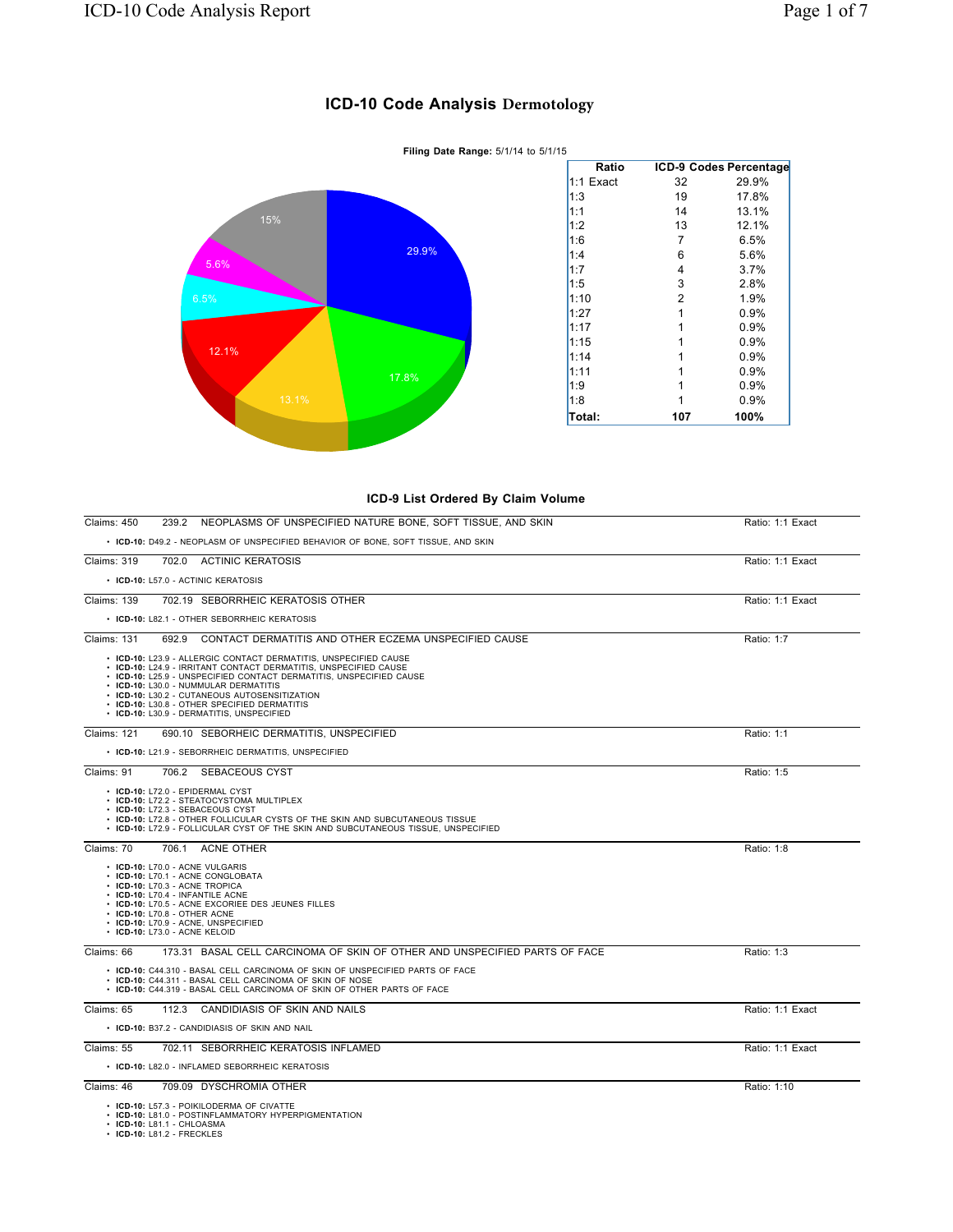| • ICD-10: L81.3 - CAFE AU LAIT SPOTS<br>• ICD-10: L81.4 - OTHER MELANIN HYPERPIGMENTATION<br>ICD-10: L81.5 - LEUKODERMA, NOT ELSEWHERE CLASSIFIED<br>ICD-10: L81.6 - OTHER DISORDERS OF DIMINISHED MELANIN FORMATION<br>• ICD-10: L81.7 - PIGMENTED PURPURIC DERMATOSIS<br>• ICD-10: L81.8 - OTHER SPECIFIED DISORDERS OF PIGMENTATION |                  |
|----------------------------------------------------------------------------------------------------------------------------------------------------------------------------------------------------------------------------------------------------------------------------------------------------------------------------------------|------------------|
| 691.8 ATOPIC DERMATITIS AND RELATED CONDITIONS OTHER<br>Claims: 41                                                                                                                                                                                                                                                                     | Ratio: 1:6       |
| · ICD-10: L20.0 - ESNIERS PRURIGO<br>• ICD-10: L20.81 - ATOPIC NEURODERMATITIS<br>· ICD-10: L20.82 - FLEXURAL ECZEMA<br>• ICD-10: L20.84 - INTRINSIC (ALLERGIC) ECZEMA<br>ICD-10: L20.89 - OTHER ATOPIC DERMATITIS<br>ICD-10: L20.9 - ATOPIC DERMATITIS, UNSPECIFIED                                                                   |                  |
| Claims: 35<br>133.0 SCABIES                                                                                                                                                                                                                                                                                                            | Ratio: 1:1 Exact |
| $\cdot$ ICD-10: B86 - SCABIES                                                                                                                                                                                                                                                                                                          |                  |
| PSORIASIS AND SIMILAR DISORDERS OTHER<br>Claims: 35<br>696.1                                                                                                                                                                                                                                                                           | Ratio: 1:7       |
| • ICD-10: L40.0 - PSORIASIS VULGARIS<br>• ICD-10: L40.1 - GENERALIZED PUSTULAR PSORIASIS<br>• ICD-10: L40.2 - ACRODERMATITIS CONTINUA<br>• ICD-10: L40.3 - PUSTULOSIS PALMARIS ET PLANTARIS<br>• ICD-10: L40.4 - GUTTATE PSORIASIS<br>• ICD-10: L40.8 - OTHER PSORIASIS<br>· ICD-10: L40.9 - PSORIASIS, UNSPECIFIED                    |                  |
| 078.10 VIRAL WARTS, UNSPECIFIED<br>Claims: 32                                                                                                                                                                                                                                                                                          | Ratio: 1:1 Exact |
| • ICD-10: B07.9 - VIRAL WART, UNSPECIFIED                                                                                                                                                                                                                                                                                              |                  |
| Claims: 31<br>709.2 SCAR CONDITIONS AND FIBROSIS OF SKIN                                                                                                                                                                                                                                                                               | Ratio: 1:1 Exact |
| • ICD-10: L90.5 - SCAR CONDITIONS AND FIBROSIS OF SKIN                                                                                                                                                                                                                                                                                 |                  |
| 919.0 ABRASION OR FRICTION BURN WITHOUT MENTION OF INFECTION<br>Claims: 24                                                                                                                                                                                                                                                             | Ratio: 1:1       |
| • ICD-10: T07 - UNSPECIFIED MULTIPLE INJURIES<br>Claims: 24<br>173.51 BASAL CELL CARCINOMA OF SKIN OF TRUNK, EXCEPT SCROTUM                                                                                                                                                                                                            | Ratio: 1:3       |
| • ICD-10: C44.510 - BASAL CELL CARCINOMA OF ANAL SKIN                                                                                                                                                                                                                                                                                  |                  |
| • ICD-10: C44.511 - BASAL CELL CARCINOMA OF SKIN OF BREAST<br>• ICD-10: C44.519 - BASAL CELL CARCINOMA OF SKIN OF OTHER PART OF TRUNK                                                                                                                                                                                                  |                  |
| Claims: 24<br>287.2 NONTHROMBOCYTOPENIC PURPURAS OTHER                                                                                                                                                                                                                                                                                 | Ratio: 1:1 Exact |
| • ICD-10: D69.2 - OTHER NONTHROMBOCYTOPENIC PURPURA                                                                                                                                                                                                                                                                                    |                  |
| Claims: 18<br>173.32 SQUAMOUS CELL CARCINOMA OF SKIN OF OTHER AND UNSPECIFIED PARTS OF FACE                                                                                                                                                                                                                                            | Ratio: 1:3       |
| • ICD-10: C44.320 - SQUAMOUS CELL CARCINOMA OF SKIN OF UNSPECIFIED PARTS OF FACE<br>• ICD-10: C44.321 - SQUAMOUS CELL CARCINOMA OF SKIN OF NOSE<br>• ICD-10: C44.329 - SQUAMOUS CELL CARCINOMA OF SKIN OF OTHER PARTS OF FACE                                                                                                          |                  |
| Claims: 18<br>BENIGN NEOPLASM OF SKIN, OTHER AND UNSPECIFIED PARTS OF FACE<br>216.3                                                                                                                                                                                                                                                    | Ratio: 1:4       |
| • ICD-10: D22.30 - MELANOCYTIC NEVI OF UNSPECIFIED PART OF FACE<br>• ICD-10: D22.39 - MELANOCYTIC NEVI OF OTHER PARTS OF FACE<br>• ICD-10: D23.30 - OTHER BENIGN NEOPLASM OF SKIN OF UNSPECIFIED PART OF FACE<br>• ICD-10: D23.39 - OTHER BENIGN NEOPLASM OF SKIN OF OTHER PARTS OF FACE                                               |                  |
| 110.5 DERMATOPHYTOSIS OF THE BODY<br>Claims: 17                                                                                                                                                                                                                                                                                        | Ratio: 1:2       |
| • ICD-10: B35.4 - TINEA CORPORIS<br>• ICD-10: B35.5 - TINEA IMBRICATA                                                                                                                                                                                                                                                                  |                  |
| Claims: 17<br>698.3 LICHENIFICATION AND LICHEN SIMPLEX CHRONICUS                                                                                                                                                                                                                                                                       | Ratio: 1:2       |
| • ICD-10: L28.0 - LICHEN SIMPLEX CHRONICUS<br>• ICD-10: L28.1 - PRURIGO NODULARIS                                                                                                                                                                                                                                                      |                  |
| Claims: 17<br>BENIGN NEOPLASM OF SKIN, TRUNK, EXCEPT SCROTUM<br>216.5                                                                                                                                                                                                                                                                  | Ratio: 1:2       |
| • ICD-10: D22.5 - MELANOCYTIC NEVI OF TRUNK<br>• ICD-10: D23.5 - OTHER BENIGN NEOPLASM OF SKIN OF TRUNK                                                                                                                                                                                                                                |                  |
| DERMATOPHYTOSIS OF FOOT<br>Claims: 17<br>110.4                                                                                                                                                                                                                                                                                         | Ratio: 1:1 Exact |
| $\cdot$ ICD-10: B35.3 - TINEA PEDIS                                                                                                                                                                                                                                                                                                    |                  |
| Claims: 16<br>CARCINOMA IN SITU OF SKIN OF OTHER AND UNSPECIFIED PARTS OF FACE<br>232.3                                                                                                                                                                                                                                                | Ratio: 1:2       |
| • ICD-10: D04.30 - CARCINOMA IN SITU OF SKIN OF UNSPECIFIED PART OF FACE<br>• ICD-10: D04.39 - CARCINOMA IN SITU OF SKIN OF OTHER PARTS OF FACE                                                                                                                                                                                        |                  |
| Claims: 16<br>173.62 SQUAMOUS CELL CARCINOMA OF SKIN OF UPPER LIMB, INCLUDING SHOULDER                                                                                                                                                                                                                                                 | Ratio: 1:3       |
| • ICD-10: C44.621 - SQUAMOUS CELL CARCINOMA OF SKIN OF UNSPECIFIED UPPER LIMB, INCLUDING SHOULDER<br>• ICD-10: C44.622 - SQUAMOUS CELL CARCINOMA OF SKIN OF RIGHT UPPER LIMB, INCLUDING SHOULDER<br>• ICD-10: C44.629 - SQUAMOUS CELL CARCINOMA OF SKIN OF LEFT UPPER LIMB, INCLUDING SHOULDER                                         |                  |
| VARICOSE VEINS OF LOWER EXTREMITIES WITH INFLAMMATION<br>Claims: 14<br>454.1                                                                                                                                                                                                                                                           | Ratio: 1:3       |
| • ICD-10: 183.10 - VARICOSE VEINS OF UNSPECIFIED LOWER EXTREMITY WITH INFLAMMATION<br>• ICD-10: 183.11 - VARICOSE VEINS OF RIGHT LOWER EXTREMITY WITH INFLAMMATION<br>• ICD-10: 183.12 - VARICOSE VEINS OF LEFT LOWER EXTREMITY WITH INFLAMMATION                                                                                      |                  |
| Claims: 13<br>238.2 NEOPLASM OF UNCERTAIN BEHAVIOR OF SKIN                                                                                                                                                                                                                                                                             | Ratio: 1:1 Exact |
| • ICD-10: D48.5 - NEOPLASM OF UNCERTAIN BEHAVIOR OF SKIN                                                                                                                                                                                                                                                                               |                  |
| Claims: 13<br>232.6 CARCINOMA IN SITU OF SKIN OF UPPER LIMB, INCLUDING SHOULDER                                                                                                                                                                                                                                                        | Ratio: 1:3       |
| • ICD-10: D04.60 - CARCINOMA IN SITU OF SKIN OF UNSPECIFIED UPPER LIMB, INCLUDING SHOULDER<br>. ICD-10: D04.61 - CARCINOMA IN SITU OF SKIN OF RIGHT UPPER LIMB, INCLUDING SHOULDER<br>• ICD-10: D04.62 - CARCINOMA IN SITU OF SKIN OF LEFT UPPER LIMB, INCLUDING SHOULDER                                                              |                  |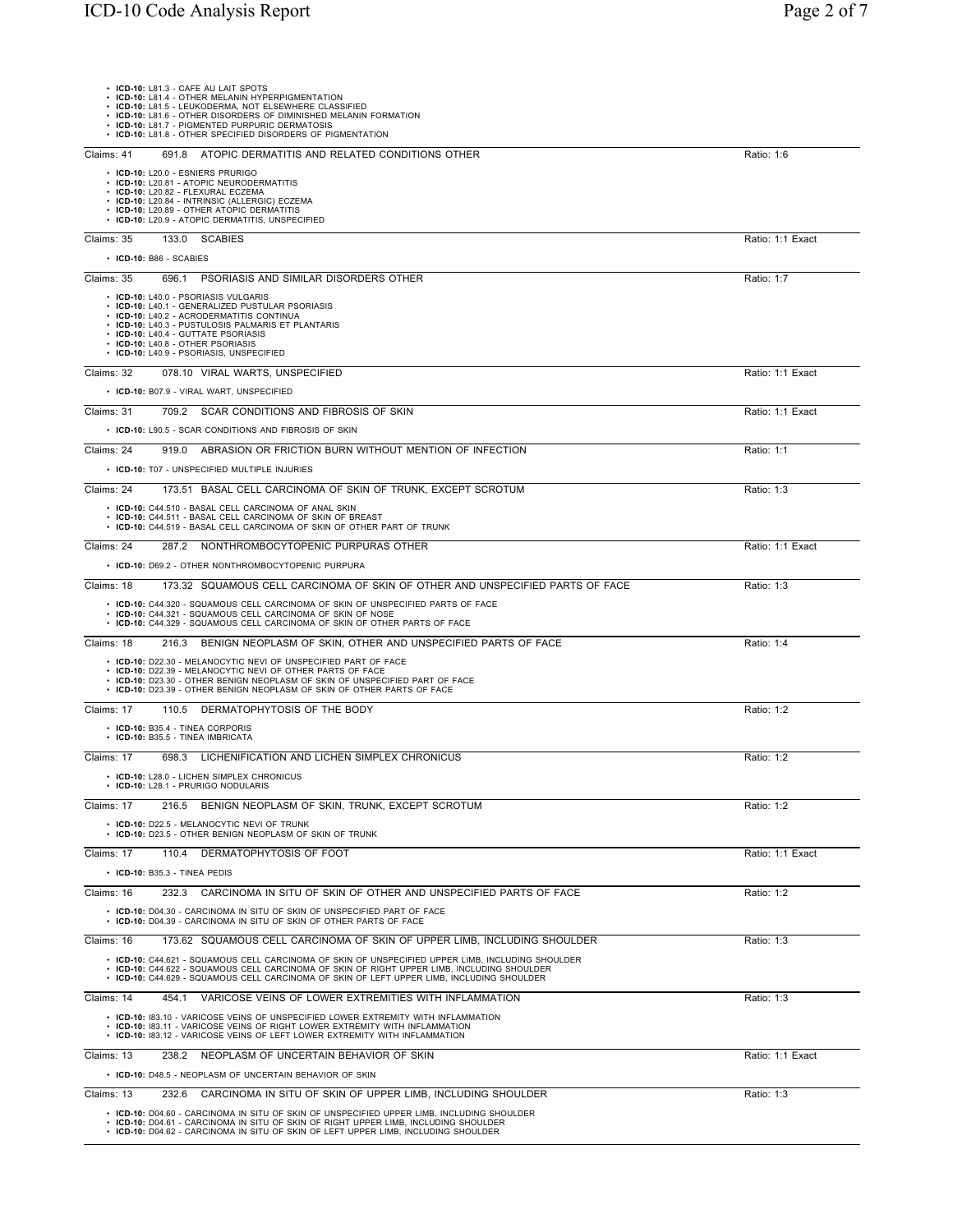| Claims: 11 | 694.5 PEMPHIGOID                                                                                                                                                                                                                                                                                                                                                                                                                                                                                                                                                                                                                                                        | Ratio: 1:3       |
|------------|-------------------------------------------------------------------------------------------------------------------------------------------------------------------------------------------------------------------------------------------------------------------------------------------------------------------------------------------------------------------------------------------------------------------------------------------------------------------------------------------------------------------------------------------------------------------------------------------------------------------------------------------------------------------------|------------------|
|            | • ICD-10: L12.0 - BULLOUS PEMPHIGOID<br>• ICD-10: L12.8 - OTHER PEMPHIGOID<br>• ICD-10: L12.9 - PEMPHIGOID, UNSPECIFIED                                                                                                                                                                                                                                                                                                                                                                                                                                                                                                                                                 |                  |
| Claims: 11 | 703.8 DISEASES OF NAIL OTHER SPECIFIED                                                                                                                                                                                                                                                                                                                                                                                                                                                                                                                                                                                                                                  | Ratio: 1:7       |
|            | • ICD-10: L60.1 - ONYCHOLYSIS<br>• ICD-10: L60.2 - ONYCHOGRYPHOSIS<br>• ICD-10: L60.3 - NAIL DYSTROPHY<br>• ICD-10: L60.4 - EAUS LINES<br>• ICD-10: L60.5 - YELLOW NAIL SYNDROME<br>• ICD-10: L60.8 - OTHER NAIL DISORDERS<br>• ICD-10: L62 - NAIL DISORDERS IN DISEASES CLASSIFIED ELSEWHERE                                                                                                                                                                                                                                                                                                                                                                           |                  |
| Claims: 10 | 173.42 SQUAMOUS CELL CARCINOMA OF SCALP AND SKIN OF NECK                                                                                                                                                                                                                                                                                                                                                                                                                                                                                                                                                                                                                | Ratio: 1:1 Exact |
|            | • ICD-10: C44.42 - SQUAMOUS CELL CARCINOMA OF SKIN OF SCALP AND NECK                                                                                                                                                                                                                                                                                                                                                                                                                                                                                                                                                                                                    |                  |
| Claims: 10 | 216.6 BENIGN NEOPLASM OF SKIN, UPPER LIMB, INCLUDING SHOULDER                                                                                                                                                                                                                                                                                                                                                                                                                                                                                                                                                                                                           | Ratio: 1:6       |
|            | • ICD-10: D22.60 - MELANOCYTIC NEVI OF UNSPECIFIED UPPER LIMB, INCLUDING SHOULDER<br>• ICD-10: D22.61 - MELANOCYTIC NEVI OF RIGHT UPPER LIMB, INCLUDING SHOULDER<br>• ICD-10: D22.62 - MELANOCYTIC NEVI OF LEFT UPPER LIMB, INCLUDING SHOULDER<br>• ICD-10: D23.60 - OTHER BENIGN NEOPLASM OF SKIN OF UNSPECIFIED UPPER LIMB, INCLUDING SHOULDER<br>. ICD-10: D23.61 - OTHER BENIGN NEOPLASM OF SKIN OF RIGHT UPPER LIMB, INCLUDING SHOULDER<br>• ICD-10: D23.62 - OTHER BENIGN NEOPLASM OF SKIN OF LEFT UPPER LIMB, INCLUDING SHOULDER                                                                                                                                 |                  |
| Claims: 9  | 448.9 OTHER AND UNSPECIFIED CAPILLARY DISEASES                                                                                                                                                                                                                                                                                                                                                                                                                                                                                                                                                                                                                          | Ratio: 1:2       |
|            | • ICD-10: 178.8 - OTHER DISEASES OF CAPILLARIES<br>• ICD-10: 178.9 - DISEASE OF CAPILLARIES, UNSPECIFIED                                                                                                                                                                                                                                                                                                                                                                                                                                                                                                                                                                |                  |
| Claims: 9  | 681.02 ONYCHIA AND PARONYCHIA OF FINGER                                                                                                                                                                                                                                                                                                                                                                                                                                                                                                                                                                                                                                 | Ratio: 1:3       |
|            | • ICD-10: L03.011 - CELLULITIS OF RIGHT FINGER<br>• ICD-10: L03.012 - CELLULITIS OF LEFT FINGER<br>• ICD-10: L03.019 - CELLULITIS OF UNSPECIFIED FINGER                                                                                                                                                                                                                                                                                                                                                                                                                                                                                                                 |                  |
| Claims: 9  | 701.4 KELOID SCAR                                                                                                                                                                                                                                                                                                                                                                                                                                                                                                                                                                                                                                                       | Ratio: 1:1 Exact |
|            | • ICD-10: L91.0 - HYPERTROPHIC SCAR                                                                                                                                                                                                                                                                                                                                                                                                                                                                                                                                                                                                                                     |                  |
| Claims: 9  | 078.19 VIRAL WARTS OTHER SPECIFIED                                                                                                                                                                                                                                                                                                                                                                                                                                                                                                                                                                                                                                      | Ratio: 1:1 Exact |
|            | • ICD-10: B07.8 - OTHER VIRAL WARTS                                                                                                                                                                                                                                                                                                                                                                                                                                                                                                                                                                                                                                     |                  |
| Claims: 8  | CARBUNCLE AND FURUNCLE TRUNK<br>680.2<br>• ICD-10: L02.221 - FURUNCLE OF ABDOMINAL WALL                                                                                                                                                                                                                                                                                                                                                                                                                                                                                                                                                                                 | Ratio: 1:14      |
|            | • ICD-10: L02.222 - FURUNCLE OF BACK [ANY PART, EXCEPT BUTTOCK]<br>• ICD-10: L02.223 - FURUNCLE OF CHEST WALL<br>• ICD-10: L02.224 - FURUNCLE OF GROIN<br>• ICD-10: L02.225 - FURUNCLE OF PERINEUM<br>• ICD-10: L02.226 - FURUNCLE OF UMBILICUS<br>• ICD-10: L02.229 - FURUNCLE OF TRUNK, UNSPECIFIED<br>• ICD-10: L02.231 - CARBUNCLE OF ABDOMINAL WALL<br>• ICD-10: L02.232 - CARBUNCLE OF BACK [ANY PART, EXCEPT BUTTOCK]<br>• ICD-10: L02.233 - CARBUNCLE OF CHEST WALL<br>• ICD-10: L02.234 - CARBUNCLE OF GROIN<br>• ICD-10: L02.235 - CARBUNCLE OF PERINEUM<br>• ICD-10: L02.236 - CARBUNCLE OF UMBILICUS<br>• ICD-10: L02.239 - CARBUNCLE OF TRUNK, UNSPECIFIED |                  |
| Claims: 8  | 216.7 BENIGN NEOPLASM OF SKIN, LOWER LIMB, INCLUDING HIP                                                                                                                                                                                                                                                                                                                                                                                                                                                                                                                                                                                                                | Ratio: 1:6       |
|            | • ICD-10: D22.70 - MELANOCYTIC NEVI OF UNSPECIFIED LOWER LIMB, INCLUDING HIP<br>• ICD-10: D22.71 - MELANOCYTIC NEVI OF RIGHT LOWER LIMB. INCLUDING HIP<br>· ICD-10: D22.72 - MELANOCYTIC NEVI OF LEFT LOWER LIMB, INCLUDING HIP<br>. ICD-10: D23.70 - OTHER BENIGN NEOPLASM OF SKIN OF UNSPECIFIED LOWER LIMB, INCLUDING HIP<br>. ICD-10: D23.71 - OTHER BENIGN NEOPLASM OF SKIN OF RIGHT LOWER LIMB, INCLUDING HIP<br>ICD-10: D23 72 - OTHER BENIGN NEOPLASM OF SKIN OF LEFT LOWER LIMB. INCLUDING HIP                                                                                                                                                                 |                  |
| Claims: 7  | 173.41 BASAL CELL CARCINOMA OF SCALP AND SKIN OF NECK                                                                                                                                                                                                                                                                                                                                                                                                                                                                                                                                                                                                                   | Ratio: 1:1 Exact |
|            | • ICD-10: C44.41 - BASAL CELL CARCINOMA OF SKIN OF SCALP AND NECK                                                                                                                                                                                                                                                                                                                                                                                                                                                                                                                                                                                                       |                  |
| Claims: 7  | DISEASES OF SEBACEOUS GLANDS OTHER SPECIFIED<br>706.8                                                                                                                                                                                                                                                                                                                                                                                                                                                                                                                                                                                                                   | Ratio: 1:1       |
|            | • ICD-10: L85.3 - XEROSIS CUTIS                                                                                                                                                                                                                                                                                                                                                                                                                                                                                                                                                                                                                                         |                  |
| Claims: 7  | 695.3 ROSACEA                                                                                                                                                                                                                                                                                                                                                                                                                                                                                                                                                                                                                                                           | Ratio: 1:4       |
|            | • ICD-10: L71.0 - PERIORAL DERMATITIS<br>• ICD-10: L71.1 - RHINOPHYMA<br>• ICD-10: L71.8 - OTHER ROSACEA<br>• ICD-10: L71.9 - ROSACEA. UNSPECIFIED                                                                                                                                                                                                                                                                                                                                                                                                                                                                                                                      |                  |
| Claims: 7  | OPEN WOUND OF OPEN WOUND(S) (MULTIPLE) OF UNSPECIFIED SITE(S) WITHOUT MENTION OF<br>879.8<br>COMPLICATION                                                                                                                                                                                                                                                                                                                                                                                                                                                                                                                                                               | Ratio: 1:5       |
|            | · ICD-10: S31.000A - UNSPECIFIED OPEN WOUND OF LOWER BACK AND PELVIS WITHOUT PENETRATION INTO RETROPERITONEUM, INITIAL ENCOUNTER<br>· ICD-10: S31.010A - LACERATION WITHOUT FOREIGN BODY OF LOWER BACK AND PELVIS WITHOUT PENETRATION INTO RETROPERITONEUM, INITIAL ENCOUNTER<br>. ICD-10: S31.030A - PUNCTURE WOUND WITHOUT FOREIGN BODY OF LOWER BACK AND PELVIS WITHOUT PENETRATION INTO RETROPERITONEUM, INITIAL ENCOUNTER<br>ICD-10: S31.050A - OPEN BITE OF LOWER BACK AND PELVIS WITHOUT PENETRATION INTO RETROPERITONEUM, INITIAL ENCOUNTER<br>ICD-10: S38.3XXA - TRANSECTION (PARTIAL) OF ABDOMEN, INITIAL ENCOUNTER                                           |                  |
| Claims: 7  | 111.0 PITYRIASIS VERSICOLOR                                                                                                                                                                                                                                                                                                                                                                                                                                                                                                                                                                                                                                             | Ratio: 1:1 Exact |
|            | • ICD-10: B36.0 - PITYRIASIS VERSICOLOR                                                                                                                                                                                                                                                                                                                                                                                                                                                                                                                                                                                                                                 |                  |
| Claims: 7  | 709.8<br>DISORDERS OF SKIN OTHER SPECIFIED                                                                                                                                                                                                                                                                                                                                                                                                                                                                                                                                                                                                                              | Ratio: 1:9       |
|            | • ICD-10: E08.628 - DIABETES MELLITUS DUE TO UNDERLYING CONDITION WITH OTHER SKIN COMPLICATIONS<br>• ICD-10: E09.628 - DRUG OR CHEMICAL INDUCED DIABETES MELLITUS WITH OTHER SKIN COMPLICATIONS<br>• ICD-10: L44.8 - OTHER SPECIFIED PAPULOSQUAMOUS DISORDERS<br>• ICD-10: L44.9 - PAPULOSQUAMOUS DISORDER, UNSPECIFIED<br><b>DADULOCOUAMOUS DISORDERS IN DISEASES CL</b>                                                                                                                                                                                                                                                                                               |                  |

• **ICD-10:** L45 - PAPULOSQUAMOUS DISORDERS IN DISEASES CLASSIFIED ELSEWHERE • **ICD-10:** L94.2 - CALCINOSIS CUTIS • **ICD-10:** L94.4 - OTTRONS PAPULES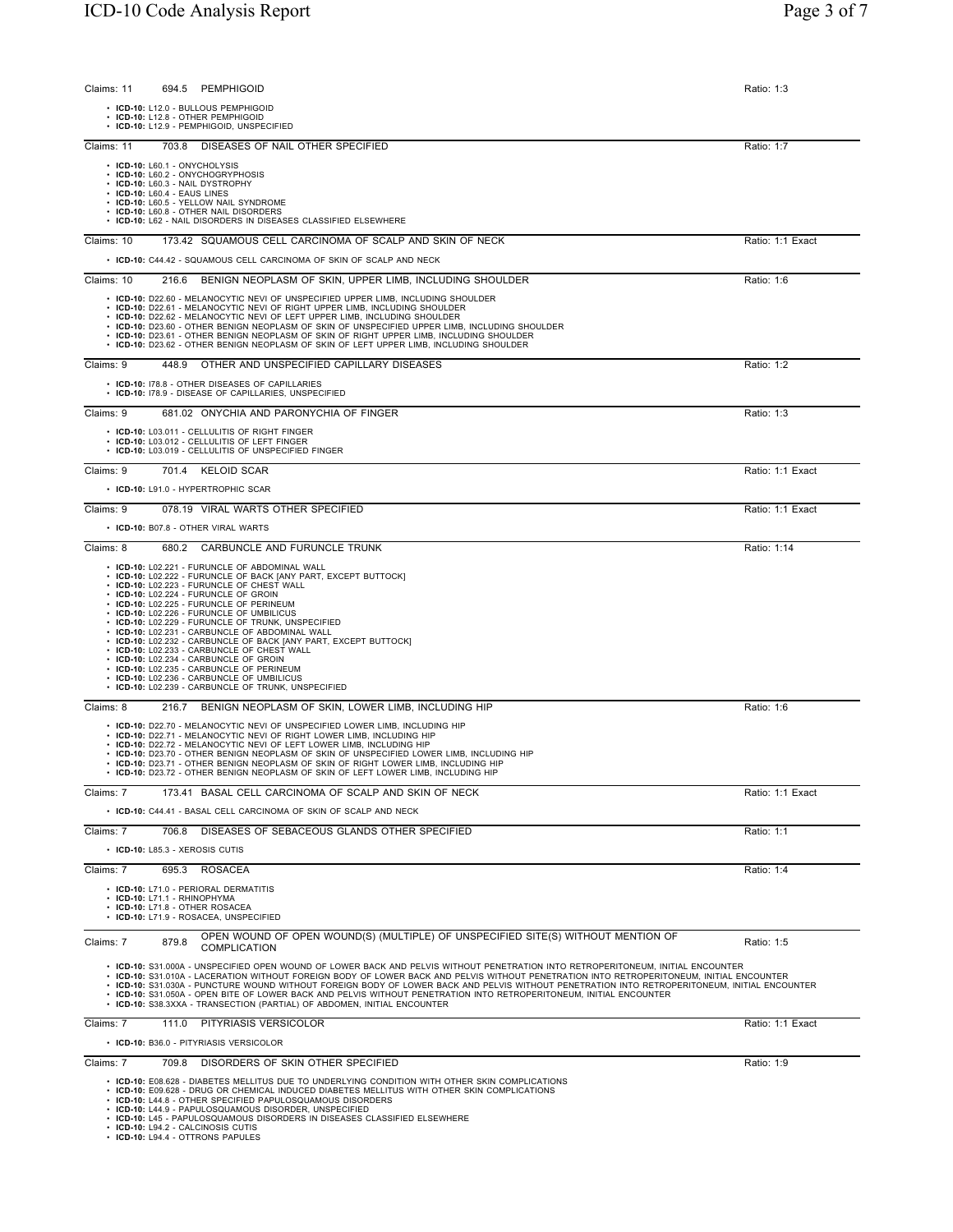| • ICD-10: L98.8 - OTHER SPECIFIED DISORDERS OF THE SKIN AND SUBCUTANEOUS TISSUE<br>• ICD-10: L99 - OTHER DISORDERS OF SKIN AND SUBCUTANEOUS TISSUE IN DISEASES CLASSIFIED ELSEWHERE                                                                                                                                                                                                                                                                                                                                                                                   |                  |
|-----------------------------------------------------------------------------------------------------------------------------------------------------------------------------------------------------------------------------------------------------------------------------------------------------------------------------------------------------------------------------------------------------------------------------------------------------------------------------------------------------------------------------------------------------------------------|------------------|
| 704.00 ALOPECIA, UNSPECIFIED<br>Claims: 7                                                                                                                                                                                                                                                                                                                                                                                                                                                                                                                             | Ratio: 1:2       |
| • ICD-10: L64.9 - ANDROGENIC ALOPECIA, UNSPECIFIED<br>• ICD-10: L65.9 - NONSCARRING HAIR LOSS, UNSPECIFIED                                                                                                                                                                                                                                                                                                                                                                                                                                                            |                  |
| SUPERFICIAL INJURY WITHOUT MENTION OF INFECTION OTHER AND UNSPECIFIED<br>Claims: 7<br>919.8                                                                                                                                                                                                                                                                                                                                                                                                                                                                           | Ratio: 1:1       |
| • ICD-10: T07 - UNSPECIFIED MULTIPLE INJURIES                                                                                                                                                                                                                                                                                                                                                                                                                                                                                                                         |                  |
| Claims: 6<br>DERMATITIS DUE TO DRUGS AND MEDICINES<br>693.0                                                                                                                                                                                                                                                                                                                                                                                                                                                                                                           | Ratio: 1:2       |
| • ICD-10: L27.0 - GENERALIZED SKIN ERUPTION DUE TO DRUGS AND MEDICAMENTS TAKEN INTERNALLY<br>• ICD-10: L27.1 - LOCALIZED SKIN ERUPTION DUE TO DRUGS AND MEDICAMENTS TAKEN INTERNALLY                                                                                                                                                                                                                                                                                                                                                                                  |                  |
| Claims: 6<br>232.7 CARCINOMA IN SITU OF SKIN OF LOWER LIMB. INCLUDING HIP                                                                                                                                                                                                                                                                                                                                                                                                                                                                                             | Ratio: 1:3       |
| • ICD-10: D04.70 - CARCINOMA IN SITU OF SKIN OF UNSPECIFIED LOWER LIMB. INCLUDING HIP<br>• ICD-10: D04.71 - CARCINOMA IN SITU OF SKIN OF RIGHT LOWER LIMB, INCLUDING HIP                                                                                                                                                                                                                                                                                                                                                                                              |                  |
| • ICD-10: D04.72 - CARCINOMA IN SITU OF SKIN OF LEFT LOWER LIMB, INCLUDING HIP                                                                                                                                                                                                                                                                                                                                                                                                                                                                                        |                  |
| HYPERTROPHIC AND ATROPHIC CONDITIONS OF SKIN OTHER SPECIFIED<br>Claims: 6<br>701.8                                                                                                                                                                                                                                                                                                                                                                                                                                                                                    | Ratio: 1:17      |
| • ICD-10: L11.8 - OTHER SPECIFIED ACANTHOLYTIC DISORDERS<br>• ICD-10: L11.9 - ACANTHOLYTIC DISORDER, UNSPECIFIED<br>· ICD-10: L57.2 - CUTIS RHOMBOIDALIS NUCHAE<br>· ICD-10: L57.4 - CUTIS LAXA SENILIS<br>· ICD-10: L66.4 - FOLLICULITIS ULERYTHEMATOSA RETICULATA<br>· ICD-10: L85.8 - OTHER SPECIFIED EPIDERMAL THICKENING<br>· ICD-10: L87.1 - REACTIVE PERFORATING COLLAGENOSIS<br>• ICD-10: L87.8 - OTHER TRANSEPIDERMAL ELIMINATION DISORDERS<br>· ICD-10: L90.3 - ATROPHODERMA OF PASINI AND PIERINI<br>· ICD-10: L90.4 - ACRODERMATITIS CHRONICA ATROPHICANS |                  |
| ICD-10: L90.8 - OTHER ATROPHIC DISORDERS OF SKIN<br>ICD-10: L91.8 - OTHER HYPERTROPHIC DISORDERS OF THE SKIN<br>· ICD-10: L92.2 - GRANULOMA FACIALE [EOSINOPHILIC GRANULOMA OF SKIN]<br>ICD-10: L94.8 - OTHER SPECIFIED LOCALIZED CONNECTIVE TISSUE DISORDERS<br>ICD-10: L98.5 - MUCINOSIS OF THE SKIN                                                                                                                                                                                                                                                                |                  |
| • ICD-10: L98.6 - OTHER INFILTRATIVE DISORDERS OF THE SKIN AND SUBCUTANEOUS TISSUE<br>• ICD-10: L99 - OTHER DISORDERS OF SKIN AND SUBCUTANEOUS TISSUE IN DISEASES CLASSIFIED ELSEWHERE                                                                                                                                                                                                                                                                                                                                                                                |                  |
| Claims: 6<br>709.00 DYSCHROMIA, UNSPECIFIED                                                                                                                                                                                                                                                                                                                                                                                                                                                                                                                           | Ratio: 1:1 Exact |
| • ICD-10: L81.9 - DISORDER OF PIGMENTATION, UNSPECIFIED                                                                                                                                                                                                                                                                                                                                                                                                                                                                                                               |                  |
| Claims: 5<br>110.1 DERMATOPHYTOSIS OF NAIL                                                                                                                                                                                                                                                                                                                                                                                                                                                                                                                            | Ratio: 1:1 Exact |
| • ICD-10: B35.1 - TINEA UNGUIUM                                                                                                                                                                                                                                                                                                                                                                                                                                                                                                                                       |                  |
| Claims: 5<br>232.4 CARCINOMA IN SITU OF SCALP AND SKIN OF NECK<br>• ICD-10: D04.4 - CARCINOMA IN SITU OF SKIN OF SCALP AND NECK                                                                                                                                                                                                                                                                                                                                                                                                                                       | Ratio: 1:1       |
| HYPERTROPHIC AND ATROPHIC CONDITIONS OF SKIN UNSPECIFIED<br>Claims: 5<br>701.9                                                                                                                                                                                                                                                                                                                                                                                                                                                                                        | Ratio: 1:5       |
| • ICD-10: L85.9 - EPIDERMAL THICKENING, UNSPECIFIED<br>• ICD-10: L87.9 - TRANSEPIDERMAL ELIMINATION DISORDER, UNSPECIFIED<br>• ICD-10: L90.9 - ATROPHIC DISORDER OF SKIN, UNSPECIFIED<br>• ICD-10: L91.9 - HYPERTROPHIC DISORDER OF THE SKIN, UNSPECIFIED<br>• ICD-10: L94.9 - LOCALIZED CONNECTIVE TISSUE DISORDER, UNSPECIFIED                                                                                                                                                                                                                                      |                  |
| Claims: 5<br>173.21 BASAL CELL CARCINOMA OF SKIN OF EAR AND EXTERNAL AUDITORY CANAL                                                                                                                                                                                                                                                                                                                                                                                                                                                                                   | Ratio: 1:3       |
| • ICD-10: C44.211 - BASAL CELL CARCINOMA OF SKIN OF UNSPECIFIED EAR AND EXTERNAL AURICULAR CANAL<br>• ICD-10: C44.212 - BASAL CELL CARCINOMA OF SKIN OF RIGHT EAR AND EXTERNAL AURICULAR CANAL<br>· ICD-10: C44.219 - BASAL CELL CARCINOMA OF SKIN OF LEFT EAR AND EXTERNAL AURICULAR CANAL                                                                                                                                                                                                                                                                           |                  |
| Claims: 5<br>MOLLUSCUM CONTAGIOSUM<br>078.0                                                                                                                                                                                                                                                                                                                                                                                                                                                                                                                           | Ratio: 1:1 Exact |
| • ICD-10: B08.1 - MOLLUSCUM CONTAGIOSUM                                                                                                                                                                                                                                                                                                                                                                                                                                                                                                                               |                  |
| 173.71 BASAL CELL CARCINOMA OF SKIN OF LOWER LIMB, INCLUDING HIP<br>Claims: 5                                                                                                                                                                                                                                                                                                                                                                                                                                                                                         | Ratio: 1:3       |
| • ICD-10: C44.711 - BASAL CELL CARCINOMA OF SKIN OF UNSPECIFIED LOWER LIMB, INCLUDING HIP<br>• ICD-10: C44.712 - BASAL CELL CARCINOMA OF SKIN OF RIGHT LOWER LIMB, INCLUDING HIP<br>• ICD-10: C44.719 - BASAL CELL CARCINOMA OF SKIN OF LEFT LOWER LIMB, INCLUDING HIP                                                                                                                                                                                                                                                                                                |                  |
| 232.5 CARCINOMA IN SITU OF SKIN OF TRUNK, EXCEPT SCROTUM<br>Claims: 4                                                                                                                                                                                                                                                                                                                                                                                                                                                                                                 | Ratio: 1:1       |
| • ICD-10: D04.5 - CARCINOMA IN SITU OF SKIN OF TRUNK                                                                                                                                                                                                                                                                                                                                                                                                                                                                                                                  |                  |
| Claims: 4<br>680.5<br>CARBUNCLE AND FURUNCLE BUTTOCK                                                                                                                                                                                                                                                                                                                                                                                                                                                                                                                  | Ratio: 1:2       |
| • ICD-10: L02.32 - FURUNCLE OF BUTTOCK<br>• ICD-10: L02.33 - CARBUNCLE OF BUTTOCK                                                                                                                                                                                                                                                                                                                                                                                                                                                                                     |                  |
| Claims: 4<br>173.61 BASAL CELL CARCINOMA OF SKIN OF UPPER LIMB, INCLUDING SHOULDER                                                                                                                                                                                                                                                                                                                                                                                                                                                                                    | Ratio: 1:3       |
| • ICD-10: C44.611 - BASAL CELL CARCINOMA OF SKIN OF UNSPECIFIED UPPER LIMB, INCLUDING SHOULDER<br>· ICD-10: C44.612 - BASAL CELL CARCINOMA OF SKIN OF RIGHT UPPER LIMB, INCLUDING SHOULDER<br>• ICD-10: C44.619 - BASAL CELL CARCINOMA OF SKIN OF LEFT UPPER LIMB. INCLUDING SHOULDER                                                                                                                                                                                                                                                                                 |                  |
| 173.52 SQUAMOUS CELL CARCINOMA OF SKIN OF TRUNK, EXCEPT SCROTUM<br>Claims: 4                                                                                                                                                                                                                                                                                                                                                                                                                                                                                          | Ratio: 1:3       |
| • ICD-10: C44.520 - SQUAMOUS CELL CARCINOMA OF ANAL SKIN<br>• ICD-10: C44.521 - SQUAMOUS CELL CARCINOMA OF SKIN OF BREAST<br>• ICD-10: C44.529 - SQUAMOUS CELL CARCINOMA OF SKIN OF OTHER PART OF TRUNK                                                                                                                                                                                                                                                                                                                                                               |                  |
| 216.4 BENIGN NEOPLASM OF SKIN, SCALP AND SKIN OF NECK<br>Claims: 4                                                                                                                                                                                                                                                                                                                                                                                                                                                                                                    | Ratio: 1:2       |
| • ICD-10: D22.4 - MELANOCYTIC NEVI OF SCALP AND NECK<br>• ICD-10: D23.4 - OTHER BENIGN NEOPLASM OF SKIN OF SCALP AND NECK                                                                                                                                                                                                                                                                                                                                                                                                                                             |                  |
| 919.2 BLISTER WITHOUT MENTION OF INFECTION<br>Claims: 4                                                                                                                                                                                                                                                                                                                                                                                                                                                                                                               | Ratio: 1:1       |
| • ICD-10: T07 - UNSPECIFIED MULTIPLE INJURIES                                                                                                                                                                                                                                                                                                                                                                                                                                                                                                                         |                  |
| 707.10 ULCER OF LOWER LIMB, UNSPECIFIED<br>Claims: 3                                                                                                                                                                                                                                                                                                                                                                                                                                                                                                                  | Ratio: 1:15      |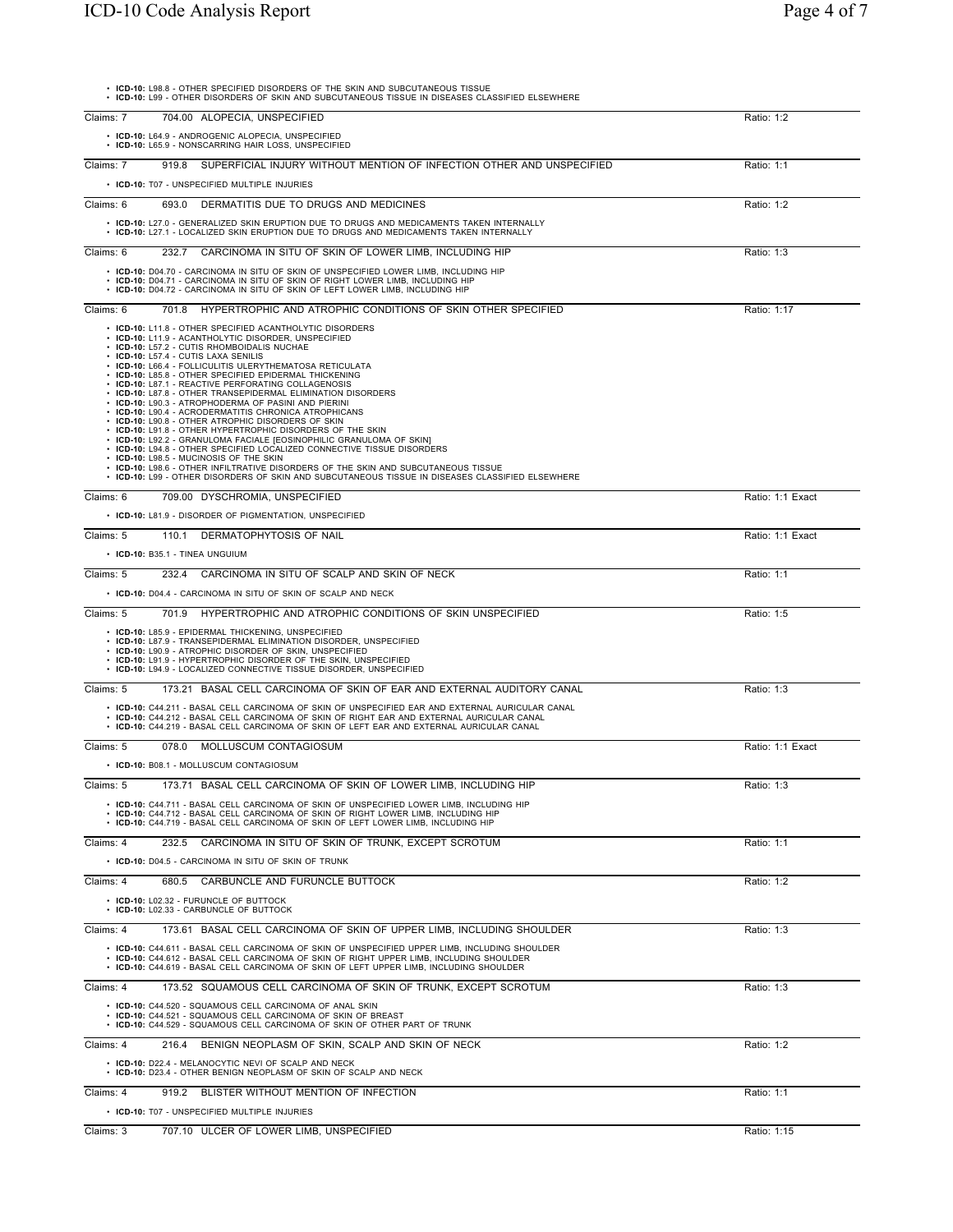• ICD-10: L97.901 - NON-PRESSURE CHRONIC ULCER OF UNSPECIFIED PART OF UNSPECIFIED LOWER LEG LIMITED TO BREAKDOWN OF SKIN<br>• ICD-10: L97.902 - NON-PRESSURE CHRONIC ULCER OF UNSPECIFIED PART OF UNSPECIFIED LOWER LEG WITH FAT Claims: 3 757.39 CONGENITAL ANOMALIES OF SKIN OTHER RATIO: 1:7 • **ICD-10:** Q81.0 - EPIDERMOLYSIS BULLOSA SIMPLEX<br>• **ICD-10:** Q81.1 - EPIDERMOLYSIS BULLOSA LETALIS<br>• **ICD-10:** Q81.2 - EPIDERMOLYSIS BULLOSA DYSTROPHICA<br>• **ICD-10:** Q81.8 - OTHER EPIDERMOLYSIS BULLOSA • **ICD-10:** Q81.9 - EPIDERMOLYSIS BULLOSA, UNSPECIFIED • **ICD-10:** Q82.8 - OTHER SPECIFIED CONGENITAL MALFORMATIONS OF SKIN • **ICD-10:** Q82.9 - CONGENITAL MALFORMATION OF SKIN, UNSPECIFIED Claims: 3 053.9 HERPES ZOSTER WITHOUT MENTION OF COMPLICATION **Ratio: 1:1 Exact** • **ICD-10:** B02.9 - ZOSTER WITHOUT COMPLICATIONS Claims: 3 173.22 SQUAMOUS CELL CARCINOMA OF SKIN OF EAR AND EXTERNAL AUDITORY CANAL RATIO: 1:3 • ICD-10: C44.221 - SQUAMOUS CELL CARCINOMA OF SKIN OF UNSPECIFIED EAR AND EXTERNAL AURICULAR CANAL<br>• ICD-10: C44.222 - SQUAMOUS CELL CARCINOMA OF SKIN OF RIGHT EAR AND EXTERNAL AURICULAR CANAL<br>• ICD-10: C44.229 - SQUAMOUS Claims: 3 696.3 PITYRIASIS ROSEA Ratio: 1:1 Exact • **ICD-10:** L42 - PITYRIASIS ROSEA Claims: 3 078.11 CONDYLOMA ACUMINATUM Ratio: 1:1 Exact • **ICD-10:** A63.0 - ANOGENITAL (VENEREAL) WARTS Claims: 2 110.9 DERMATOPHYTOSIS OF UNSPECIFIED SITE Ratio: 1:1 Exact • **ICD-10:** B35.9 - DERMATOPHYTOSIS, UNSPECIFIED Claims: 2 054.9 HERPES SIMPLEX WITHOUT MENTION OF COMPLICATION Ratio: 1:1 • **ICD-10:** B00.9 - HERPESVIRAL INFECTION, UNSPECIFIED Claims: 2 708.9 URTICARIA, UNSPECIFIED **Ratio: 1:1 Exact** • **ICD-10:** L50.9 - URTICARIA, UNSPECIFIED Claims: 2 110.6 DERMATOPHYTOSIS DEEP SEATED DERMATOPHYTOSIS **Ratio: 1:1** Ratio: 1:1 • **ICD-10:** B35.8 - OTHER DERMATOPHYTOSES Claims: 2 680.3 CARBUNCLE AND FURUNCLE UPPER ARM AND FOREARM **Ratio: 1:10** Ratio: 1:10 • ICD-10: L02-421 - FURUNCLE OF RIGHT AXILLA<br>• ICD-10: L02-422 - FURUNCLE OF LEFT AXILLA<br>• ICD-10: L02-424 - FURUNCLE OF RIGHT UPPER LIMB<br>• ICD-10: L02-424 - FURUNCLE OF LIMB, UNSPECIFIED<br>• ICD-10: L02-429 - FURUNCLE OF L Claims: 2 924.9 CONTUSION OF LOWER LIMB UNSPECIFIED SITE Ratio: 1:1 • **ICD-10:** T14.90 - INJURY, UNSPECIFIED Claims: 2 686.1 PYOGENIC GRANULOMA Ratio: 1:2 • **ICD-10:** L92.8 - OTHER GRANULOMATOUS DISORDERS OF THE SKIN AND SUBCUTANEOUS TISSUE • **ICD-10:** L98.0 - PYOGENIC GRANULOMA Claims: 2 173.72 SQUAMOUS CELL CARCINOMA OF SKIN OF LOWER LIMB, INCLUDING HIP RAtio: 1:3 • ICD-10: C44.721 - SQUAMOUS CELL CARCINOMA OF SKIN OF UNSPECIFIED LOWER LIMB, INCLUDING HIP<br>• ICD-10: C44.722 - SQUAMOUS CELL CARCINOMA OF SKIN OF RIGHT LOWER LIMB, INCLUDING HIP<br>• ICD-10: C44.729 - SQUAMOUS CELL CARCINOM Claims: 2 110.3 DERMATOPHYTOSIS OF GROIN AND PERIANAL AREA RATIO: 1:1 Exact Ratio: 1:1 Exact • **ICD-10:** B35.6 - TINEA CRURIS Claims: 2 703.0 INGROWING NAIL Ratio: 1:1 Exact • **ICD-10:** L60.0 - INGROWING NAIL Claims: 2 680.6 CARBUNCLE AND FURUNCLE LEG, EXCEPT FOOT **CLAIMS** 2 680.6 CARBUNCLE AND FURUNCLE LEG, EXCEPT FOOT • **ICD-10:** L02.425 - FURUNCLE OF RIGHT LOWER LIMB • **ICD-10:** L02.426 - FURUNCLE OF LEFT LOWER LIMB • **ICD-10:** L02.429 - FURUNCLE OF LIMB, UNSPECIFIED • **ICD-10:** L02.435 - CARBUNCLE OF RIGHT LOWER LIMB • **ICD-10:** L02.436 - CARBUNCLE OF LEFT LOWER LIMB • **ICD-10:** L02.439 - CARBUNCLE OF LIMB, UNSPECIFIED Claims: 2 459.89 CIRCULATORY SYSTEM DISORDERS OTHER SPECIFIED Ratio: 1:2 • **ICD-10:** I87.8 - OTHER SPECIFIED DISORDERS OF VEINS

• **ICD-10:** I99.8 - OTHER DISORDER OF CIRCULATORY SYSTEM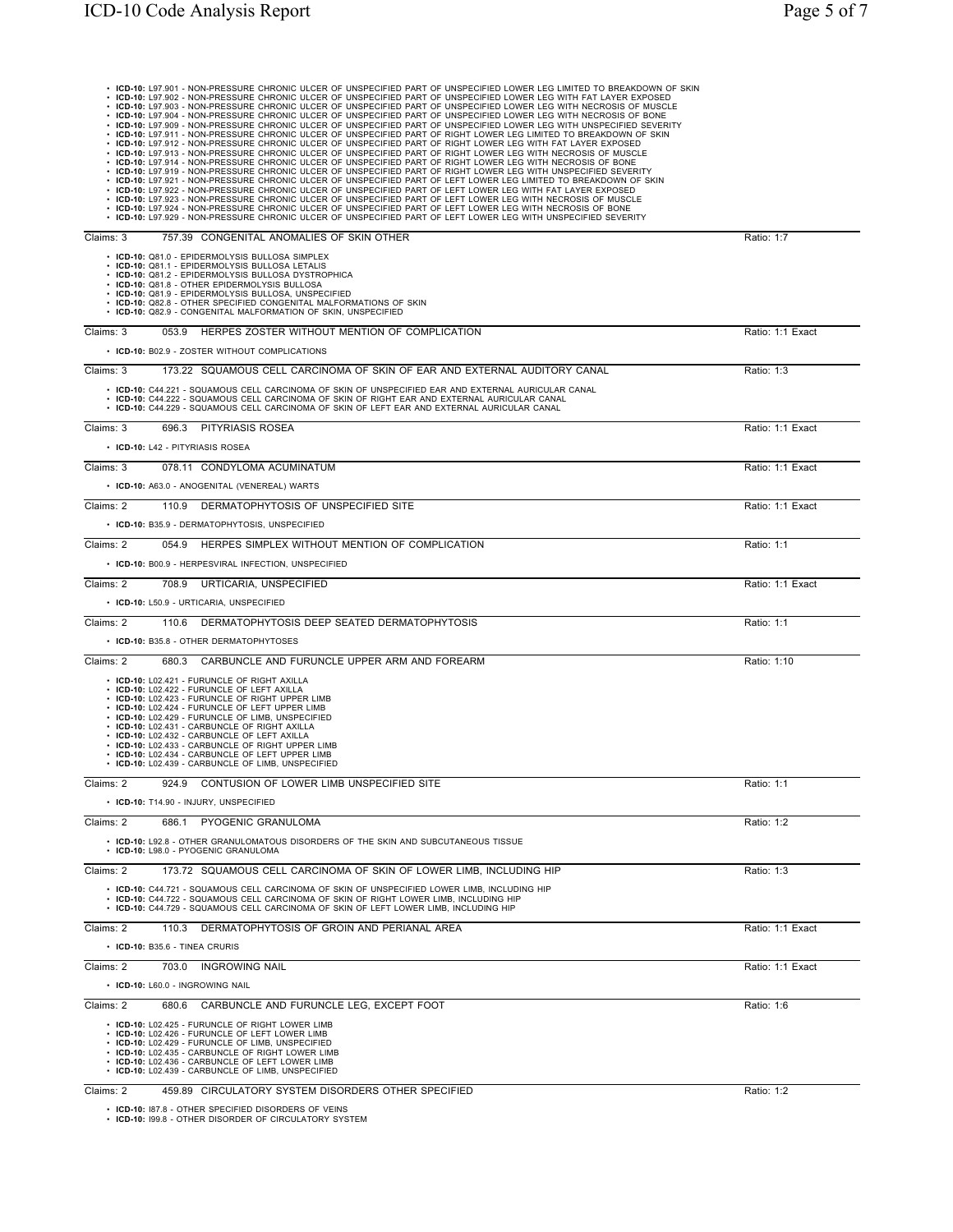| Claims: 1<br>232.2<br>CARCINOMA IN SITU OF EAR AND EXTERNAL AUDITORY CANAL                                                                                                                                                                                                                                                                                                                                                                                                                                                                                                                                                                                                                                                                                                                                                                                                                                                                                                                                                                                                                                                                                                                                                                                                                                                                                                                                                                                                                                                                                                                                                                                                                                                                                                                                                                                                                                                                                                                                                                                                                                                                                                                                                                                                                                                                                                                                                                                                                                                                                                                                                                                                                                                                                                                                                                          | Ratio: 1:3       |
|-----------------------------------------------------------------------------------------------------------------------------------------------------------------------------------------------------------------------------------------------------------------------------------------------------------------------------------------------------------------------------------------------------------------------------------------------------------------------------------------------------------------------------------------------------------------------------------------------------------------------------------------------------------------------------------------------------------------------------------------------------------------------------------------------------------------------------------------------------------------------------------------------------------------------------------------------------------------------------------------------------------------------------------------------------------------------------------------------------------------------------------------------------------------------------------------------------------------------------------------------------------------------------------------------------------------------------------------------------------------------------------------------------------------------------------------------------------------------------------------------------------------------------------------------------------------------------------------------------------------------------------------------------------------------------------------------------------------------------------------------------------------------------------------------------------------------------------------------------------------------------------------------------------------------------------------------------------------------------------------------------------------------------------------------------------------------------------------------------------------------------------------------------------------------------------------------------------------------------------------------------------------------------------------------------------------------------------------------------------------------------------------------------------------------------------------------------------------------------------------------------------------------------------------------------------------------------------------------------------------------------------------------------------------------------------------------------------------------------------------------------------------------------------------------------------------------------------------------------|------------------|
| . ICD-10: D04.20 - CARCINOMA IN SITU OF SKIN OF UNSPECIFIED EAR AND EXTERNAL AURICULAR CANAL<br>. ICD-10: D04.21 - CARCINOMA IN SITU OF SKIN OF RIGHT EAR AND EXTERNAL AURICULAR CANAL<br>. ICD-10: D04.22 - CARCINOMA IN SITU OF SKIN OF LEFT EAR AND EXTERNAL AURICULAR CANAL                                                                                                                                                                                                                                                                                                                                                                                                                                                                                                                                                                                                                                                                                                                                                                                                                                                                                                                                                                                                                                                                                                                                                                                                                                                                                                                                                                                                                                                                                                                                                                                                                                                                                                                                                                                                                                                                                                                                                                                                                                                                                                                                                                                                                                                                                                                                                                                                                                                                                                                                                                     |                  |
| 695.2 ERYTHEMA NODOSUM<br>Claims: 1                                                                                                                                                                                                                                                                                                                                                                                                                                                                                                                                                                                                                                                                                                                                                                                                                                                                                                                                                                                                                                                                                                                                                                                                                                                                                                                                                                                                                                                                                                                                                                                                                                                                                                                                                                                                                                                                                                                                                                                                                                                                                                                                                                                                                                                                                                                                                                                                                                                                                                                                                                                                                                                                                                                                                                                                                 | Ratio: 1:1 Exact |
| • ICD-10: L52 - ERYTHEMA NODOSUM                                                                                                                                                                                                                                                                                                                                                                                                                                                                                                                                                                                                                                                                                                                                                                                                                                                                                                                                                                                                                                                                                                                                                                                                                                                                                                                                                                                                                                                                                                                                                                                                                                                                                                                                                                                                                                                                                                                                                                                                                                                                                                                                                                                                                                                                                                                                                                                                                                                                                                                                                                                                                                                                                                                                                                                                                    |                  |
| Claims: 1<br>704.01 ALOPECIA AREATA                                                                                                                                                                                                                                                                                                                                                                                                                                                                                                                                                                                                                                                                                                                                                                                                                                                                                                                                                                                                                                                                                                                                                                                                                                                                                                                                                                                                                                                                                                                                                                                                                                                                                                                                                                                                                                                                                                                                                                                                                                                                                                                                                                                                                                                                                                                                                                                                                                                                                                                                                                                                                                                                                                                                                                                                                 | Ratio: 1:3       |
| $\cdot$ ICD-10: L63.2 - OPHIASIS<br>• ICD-10: L63.8 - OTHER ALOPECIA AREATA<br>• ICD-10: L63.9 - ALOPECIA AREATA, UNSPECIFIED                                                                                                                                                                                                                                                                                                                                                                                                                                                                                                                                                                                                                                                                                                                                                                                                                                                                                                                                                                                                                                                                                                                                                                                                                                                                                                                                                                                                                                                                                                                                                                                                                                                                                                                                                                                                                                                                                                                                                                                                                                                                                                                                                                                                                                                                                                                                                                                                                                                                                                                                                                                                                                                                                                                       |                  |
| Claims: 1<br>698.4 DERMATITIS FACTITIA [ARTEFACTA]                                                                                                                                                                                                                                                                                                                                                                                                                                                                                                                                                                                                                                                                                                                                                                                                                                                                                                                                                                                                                                                                                                                                                                                                                                                                                                                                                                                                                                                                                                                                                                                                                                                                                                                                                                                                                                                                                                                                                                                                                                                                                                                                                                                                                                                                                                                                                                                                                                                                                                                                                                                                                                                                                                                                                                                                  | Ratio: 1:1 Exact |
| • ICD-10: L98.1 - FACTITIAL DERMATITIS                                                                                                                                                                                                                                                                                                                                                                                                                                                                                                                                                                                                                                                                                                                                                                                                                                                                                                                                                                                                                                                                                                                                                                                                                                                                                                                                                                                                                                                                                                                                                                                                                                                                                                                                                                                                                                                                                                                                                                                                                                                                                                                                                                                                                                                                                                                                                                                                                                                                                                                                                                                                                                                                                                                                                                                                              |                  |
| Claims: 1<br>704.8 DISEASES OF HAIR AND HAIR FOLLICLES OTHER SPECIFIED                                                                                                                                                                                                                                                                                                                                                                                                                                                                                                                                                                                                                                                                                                                                                                                                                                                                                                                                                                                                                                                                                                                                                                                                                                                                                                                                                                                                                                                                                                                                                                                                                                                                                                                                                                                                                                                                                                                                                                                                                                                                                                                                                                                                                                                                                                                                                                                                                                                                                                                                                                                                                                                                                                                                                                              | Ratio: 1:3       |
| • ICD-10: L66.3 - PERIFOLLICULITIS CAPITIS ABSCEDENS<br>• ICD-10: L73.1 - PSEUDOFOLLICULITIS BARBAE<br>• ICD-10: L73.8 - OTHER SPECIFIED FOLLICULAR DISORDERS                                                                                                                                                                                                                                                                                                                                                                                                                                                                                                                                                                                                                                                                                                                                                                                                                                                                                                                                                                                                                                                                                                                                                                                                                                                                                                                                                                                                                                                                                                                                                                                                                                                                                                                                                                                                                                                                                                                                                                                                                                                                                                                                                                                                                                                                                                                                                                                                                                                                                                                                                                                                                                                                                       |                  |
| Claims: 1<br>454.9 ASYMPTOMATIC VARICOSE VEINS                                                                                                                                                                                                                                                                                                                                                                                                                                                                                                                                                                                                                                                                                                                                                                                                                                                                                                                                                                                                                                                                                                                                                                                                                                                                                                                                                                                                                                                                                                                                                                                                                                                                                                                                                                                                                                                                                                                                                                                                                                                                                                                                                                                                                                                                                                                                                                                                                                                                                                                                                                                                                                                                                                                                                                                                      | Ratio: 1:4       |
| • ICD-10: 183.90 - ASYMPTOMATIC VARICOSE VEINS OF UNSPECIFIED LOWER EXTREMITY<br>• ICD-10: 183.91 - ASYMPTOMATIC VARICOSE VEINS OF RIGHT LOWER EXTREMITY<br>ICD-10: 183.92 - ASYMPTOMATIC VARICOSE VEINS OF LEFT LOWER EXTREMITY<br>• ICD-10: 183.93 - ASYMPTOMATIC VARICOSE VEINS OF BILATERAL LOWER EXTREMITIES                                                                                                                                                                                                                                                                                                                                                                                                                                                                                                                                                                                                                                                                                                                                                                                                                                                                                                                                                                                                                                                                                                                                                                                                                                                                                                                                                                                                                                                                                                                                                                                                                                                                                                                                                                                                                                                                                                                                                                                                                                                                                                                                                                                                                                                                                                                                                                                                                                                                                                                                   |                  |
| 707.9 CHRONIC ULCER OF UNSPECIFIED SITE<br>Claims: 1                                                                                                                                                                                                                                                                                                                                                                                                                                                                                                                                                                                                                                                                                                                                                                                                                                                                                                                                                                                                                                                                                                                                                                                                                                                                                                                                                                                                                                                                                                                                                                                                                                                                                                                                                                                                                                                                                                                                                                                                                                                                                                                                                                                                                                                                                                                                                                                                                                                                                                                                                                                                                                                                                                                                                                                                | Ratio: 1:11      |
| • ICD-10: I70.25 - ATHEROSCLEROSIS OF NATIVE ARTERIES OF OTHER EXTREMITIES WITH ULCERATION<br>· ICD-10: 170.35 - ATHEROSCLEROSIS OF UNSPECIFIED TYPE OF BYPASS GRAFT(S) OF OTHER EXTREMITY WITH ULCERATION<br>· ICD-10: I70.45 - ATHEROSCLEROSIS OF AUTOLOGOUS VEIN BYPASS GRAFT(S) OF OTHER EXTREMITY WITH ULCERATION<br>ICD-10: I70.55 - ATHEROSCLEROSIS OF NONAUTOLOGOUS BIOLOGICAL BYPASS GRAFT(S) OF OTHER EXTREMITY WITH ULCERATION<br>ICD-10: I70.65 - ATHEROSCLEROSIS OF NONBIOLOGICAL BYPASS GRAFT(S) OF OTHER EXTREMITY WITH ULCERATION<br>ICD-10: 170.75 - ATHEROSCLEROSIS OF OTHER TYPE OF BYPASS GRAFT(S) OF OTHER EXTREMITY WITH ULCERATION<br>ICD-10: L98.491 - NON-PRESSURE CHRONIC ULCER OF SKIN OF OTHER SITES LIMITED TO BREAKDOWN OF SKIN<br>ICD-10: L98.492 - NON-PRESSURE CHRONIC ULCER OF SKIN OF OTHER SITES WITH FAT LAYER EXPOSED<br>ICD-10: L98.493 - NON-PRESSURE CHRONIC ULCER OF SKIN OF OTHER SITES WITH NECROSIS OF MUSCLE<br>ICD-10: L98.494 - NON-PRESSURE CHRONIC ULCER OF SKIN OF OTHER SITES WITH NECROSIS OF BONE<br>. ICD-10: L98.499 - NON-PRESSURE CHRONIC ULCER OF SKIN OF OTHER SITES WITH UNSPECIFIED SEVERITY                                                                                                                                                                                                                                                                                                                                                                                                                                                                                                                                                                                                                                                                                                                                                                                                                                                                                                                                                                                                                                                                                                                                                                                                                                                                                                                                                                                                                                                                                                                                                                                                                                                                                          |                  |
| Claims: 1<br>682.9 CELLULITIS AND ABSCESS UNSPECIFIED SITE                                                                                                                                                                                                                                                                                                                                                                                                                                                                                                                                                                                                                                                                                                                                                                                                                                                                                                                                                                                                                                                                                                                                                                                                                                                                                                                                                                                                                                                                                                                                                                                                                                                                                                                                                                                                                                                                                                                                                                                                                                                                                                                                                                                                                                                                                                                                                                                                                                                                                                                                                                                                                                                                                                                                                                                          | Ratio: 1:4       |
| • ICD-10: L02.91 - CUTANEOUS ABSCESS, UNSPECIFIED<br>· ICD-10: L03.90 - CELLULITIS, UNSPECIFIED<br>• ICD-10: L03.91 - ACUTE LYMPHANGITIS, UNSPECIFIED<br>• ICD-10: L98.3 - EOSINOPHILIC CELLULITIS [WELLS]                                                                                                                                                                                                                                                                                                                                                                                                                                                                                                                                                                                                                                                                                                                                                                                                                                                                                                                                                                                                                                                                                                                                                                                                                                                                                                                                                                                                                                                                                                                                                                                                                                                                                                                                                                                                                                                                                                                                                                                                                                                                                                                                                                                                                                                                                                                                                                                                                                                                                                                                                                                                                                          |                  |
| 919.4 INSECT BITE, NONVENOMOUS, WITHOUT MENTION OF INFECTION<br>Claims: 1                                                                                                                                                                                                                                                                                                                                                                                                                                                                                                                                                                                                                                                                                                                                                                                                                                                                                                                                                                                                                                                                                                                                                                                                                                                                                                                                                                                                                                                                                                                                                                                                                                                                                                                                                                                                                                                                                                                                                                                                                                                                                                                                                                                                                                                                                                                                                                                                                                                                                                                                                                                                                                                                                                                                                                           | Ratio: 1:1       |
| • ICD-10: T07 - UNSPECIFIED MULTIPLE INJURIES                                                                                                                                                                                                                                                                                                                                                                                                                                                                                                                                                                                                                                                                                                                                                                                                                                                                                                                                                                                                                                                                                                                                                                                                                                                                                                                                                                                                                                                                                                                                                                                                                                                                                                                                                                                                                                                                                                                                                                                                                                                                                                                                                                                                                                                                                                                                                                                                                                                                                                                                                                                                                                                                                                                                                                                                       |                  |
| Claims: 1<br>707.11 ULCER OF THIGH                                                                                                                                                                                                                                                                                                                                                                                                                                                                                                                                                                                                                                                                                                                                                                                                                                                                                                                                                                                                                                                                                                                                                                                                                                                                                                                                                                                                                                                                                                                                                                                                                                                                                                                                                                                                                                                                                                                                                                                                                                                                                                                                                                                                                                                                                                                                                                                                                                                                                                                                                                                                                                                                                                                                                                                                                  | Ratio: 1:27      |
| • ICD-10: 170.231 - ATHEROSCLEROSIS OF NATIVE ARTERIES OF RIGHT LEG WITH ULCERATION OF THIGH<br>• ICD-10: I70.241 - ATHEROSCLEROSIS OF NATIVE ARTERIES OF LEFT LEG WITH ULCERATION OF THIGH<br>. ICD-10: 170.331 - ATHEROSCLEROSIS OF UNSPECIFIED TYPE OF BYPASS GRAFT(S) OF THE RIGHT LEG WITH ULCERATION OF THIGH<br>• ICD-10: I70.341 - ATHEROSCLEROSIS OF UNSPECIFIED TYPE OF BYPASS GRAFT(S) OF THE LEFT LEG WITH ULCERATION OF THIGH<br>∙ ICD-10: I70.431 - ATHEROSCLEROSIS OF AUTOLOGOUS VEIN BYPASS GRAFT(S) ÒF́ THE RIGHT LEG WITH ULCERATION OF THIGH<br>• ICD-10: 170.441 - ATHEROSCLEROSIS OF AUTOLOGOUS VEIN BYPASS GRAFT(S) OF THE LEFT LEG WITH ULCERATION OF THIGH<br>· ICD-10: I70.531 - ATHEROSCLEROSIS OF NONAUTOLOGOUS BIOLOGICAL BYPASS GRAFT(S) OF THE RIGHT LEG WITH ULCERATION OF THIGH<br>· ICD-10: I70.541 - ATHEROSCLEROSIS OF NONAUTOLOGOUS BIOLOGICAL BYPASS GRAFT(S) OF THE LEFT LEG WITH ULCERATION OF THIGH<br>· ICD-10: 170.631 - ATHEROSCLEROSIS OF NONBIOLOGICAL BYPASS GRAFT(S) OF THE RIGHT LEG WITH ULCERATION OF THIGH<br>• ICD-10: 170.641 - ATHEROSCLEROSIS OF NONBIOLOGICAL BYPASS GRAFT(S) OF THE LEFT LEG WITH ULCERATION OF THIGH<br>• ICD-10: 170.731 - ATHEROSCLEROSIS OF OTHER TYPE OF BYPASS GRAFT(S) OF THE RIGHT LEG WITH ULCERATION OF THIGH<br>$\cdot$ ICD-10: 170.741 - ATHEROSCLEROSIS OF OTHER TYPE OF BYPASS GRAFT(S) OF THE LEFT LEG WITH ULCERATION OF THIGH<br>· ICD-10: L97.101 - NON-PRESSURE CHRONIC ULCER OF UNSPECIFIED THIGH LIMITED TO BREAKDOWN OF SKIN<br>• ICD-10: L97.102 - NON-PRESSURE CHRONIC ULCER OF UNSPECIFIED THIGH WITH FAT LAYER EXPOSED<br>· ICD-10: L97.103 - NON-PRESSURE CHRONIC ULCER OF UNSPECIFIED THIGH WITH NECROSIS OF MUSCLE<br>. ICD-10: L97.104 - NON-PRESSURE CHRONIC ULCER OF UNSPECIFIED THIGH WITH NECROSIS OF BONE<br>· ICD-10: L97.109 - NON-PRESSURE CHRONIC ULCER OF UNSPECIFIED THIGH WITH UNSPECIFIED SEVERITY<br>• ICD-10: L97.111 - NON-PRESSURE CHRONIC ULCER OF RIGHT THIGH LIMITED TO BREAKDOWN OF SKIN<br>• ICD-10: L97.112 - NON-PRESSURE CHRONIC ULCER OF RIGHT THIGH WITH FAT LAYER EXPOSED<br>• ICD-10: L97.113 - NON-PRESSURE CHRONIC ULCER OF RIGHT THIGH WITH NECROSIS OF MUSCLE<br>• ICD-10: L97.114 - NON-PRESSURE CHRONIC ULCER OF RIGHT THIGH WITH NECROSIS OF BONE<br>• ICD-10: L97.119 - NON-PRESSURE CHRONIC ULCER OF RIGHT THIGH WITH UNSPECIFIED SEVERITY<br>• ICD-10: L97.121 - NON-PRESSURE CHRONIC ULCER OF LEFT THIGH LIMITED TO BREAKDOWN OF SKIN<br>• ICD-10: L97.122 - NON-PRESSURE CHRONIC ULCER OF LEFT THIGH WITH FAT LAYER EXPOSED<br>• ICD-10: L97.123 - NON-PRESSURE CHRONIC ULCER OF LEFT THIGH WITH NECROSIS OF MUSCLE<br>• ICD-10: L97.124 - NON-PRESSURE CHRONIC ULCER OF LEFT THIGH WITH NECROSIS OF BONE<br>. ICD-10: L97.129 - NON-PRESSURE CHRONIC ULCER OF LEFT THIGH WITH UNSPECIFIED SEVERITY |                  |
| Claims: 1<br>701.0 CIRCUMSCRIBED SCLERODERMA                                                                                                                                                                                                                                                                                                                                                                                                                                                                                                                                                                                                                                                                                                                                                                                                                                                                                                                                                                                                                                                                                                                                                                                                                                                                                                                                                                                                                                                                                                                                                                                                                                                                                                                                                                                                                                                                                                                                                                                                                                                                                                                                                                                                                                                                                                                                                                                                                                                                                                                                                                                                                                                                                                                                                                                                        | Ratio: 1:4       |
| • ICD-10: L90.0 - LICHEN SCLEROSUS ET ATROPHICUS<br>• ICD-10: L94.0 - LOCALIZED SCLERODERMA [MORPHEA]<br>· ICD-10: L94.1 - LINEAR SCLERODERMA<br>· ICD-10: L94.3 - SCLERODACTYLY                                                                                                                                                                                                                                                                                                                                                                                                                                                                                                                                                                                                                                                                                                                                                                                                                                                                                                                                                                                                                                                                                                                                                                                                                                                                                                                                                                                                                                                                                                                                                                                                                                                                                                                                                                                                                                                                                                                                                                                                                                                                                                                                                                                                                                                                                                                                                                                                                                                                                                                                                                                                                                                                    |                  |
| Claims: 1<br>207.20 MEGAKARYOCYTIC LEUKEMIA WITHOUT MENTION OF REMISSION                                                                                                                                                                                                                                                                                                                                                                                                                                                                                                                                                                                                                                                                                                                                                                                                                                                                                                                                                                                                                                                                                                                                                                                                                                                                                                                                                                                                                                                                                                                                                                                                                                                                                                                                                                                                                                                                                                                                                                                                                                                                                                                                                                                                                                                                                                                                                                                                                                                                                                                                                                                                                                                                                                                                                                            | Ratio: 1:1       |
| • ICD-10: C94.20 - ACUTE MEGAKARYOBLASTIC LEUKEMIA NOT HAVING ACHIEVED REMISSION                                                                                                                                                                                                                                                                                                                                                                                                                                                                                                                                                                                                                                                                                                                                                                                                                                                                                                                                                                                                                                                                                                                                                                                                                                                                                                                                                                                                                                                                                                                                                                                                                                                                                                                                                                                                                                                                                                                                                                                                                                                                                                                                                                                                                                                                                                                                                                                                                                                                                                                                                                                                                                                                                                                                                                    |                  |
| Claims: 1<br>232.9<br>CARCINOMA IN SITU OF SKIN, SITE UNSPECIFIED                                                                                                                                                                                                                                                                                                                                                                                                                                                                                                                                                                                                                                                                                                                                                                                                                                                                                                                                                                                                                                                                                                                                                                                                                                                                                                                                                                                                                                                                                                                                                                                                                                                                                                                                                                                                                                                                                                                                                                                                                                                                                                                                                                                                                                                                                                                                                                                                                                                                                                                                                                                                                                                                                                                                                                                   | Ratio: 1:1       |
| • ICD-10: D04.9 - CARCINOMA IN SITU OF SKIN, UNSPECIFIED                                                                                                                                                                                                                                                                                                                                                                                                                                                                                                                                                                                                                                                                                                                                                                                                                                                                                                                                                                                                                                                                                                                                                                                                                                                                                                                                                                                                                                                                                                                                                                                                                                                                                                                                                                                                                                                                                                                                                                                                                                                                                                                                                                                                                                                                                                                                                                                                                                                                                                                                                                                                                                                                                                                                                                                            |                  |
| Claims: 1<br>CARBUNCLE AND FURUNCLE HAND<br>680.4                                                                                                                                                                                                                                                                                                                                                                                                                                                                                                                                                                                                                                                                                                                                                                                                                                                                                                                                                                                                                                                                                                                                                                                                                                                                                                                                                                                                                                                                                                                                                                                                                                                                                                                                                                                                                                                                                                                                                                                                                                                                                                                                                                                                                                                                                                                                                                                                                                                                                                                                                                                                                                                                                                                                                                                                   | Ratio: 1:6       |
| • ICD-10: L02.521 - FURUNCLE RIGHT HAND<br>• ICD-10: L02.522 - FURUNCLE LEFT HAND<br>• ICD-10: L02.529 - FURUNCLE UNSPECIFIED HAND<br>• ICD-10: L02.531 - CARBUNCLE OF RIGHT HAND<br>• ICD-10: L02.532 - CARBUNCLE OF LEFT HAND<br>• ICD-10: L02.539 - CARBUNCLE OF UNSPECIFIED HAND                                                                                                                                                                                                                                                                                                                                                                                                                                                                                                                                                                                                                                                                                                                                                                                                                                                                                                                                                                                                                                                                                                                                                                                                                                                                                                                                                                                                                                                                                                                                                                                                                                                                                                                                                                                                                                                                                                                                                                                                                                                                                                                                                                                                                                                                                                                                                                                                                                                                                                                                                                |                  |